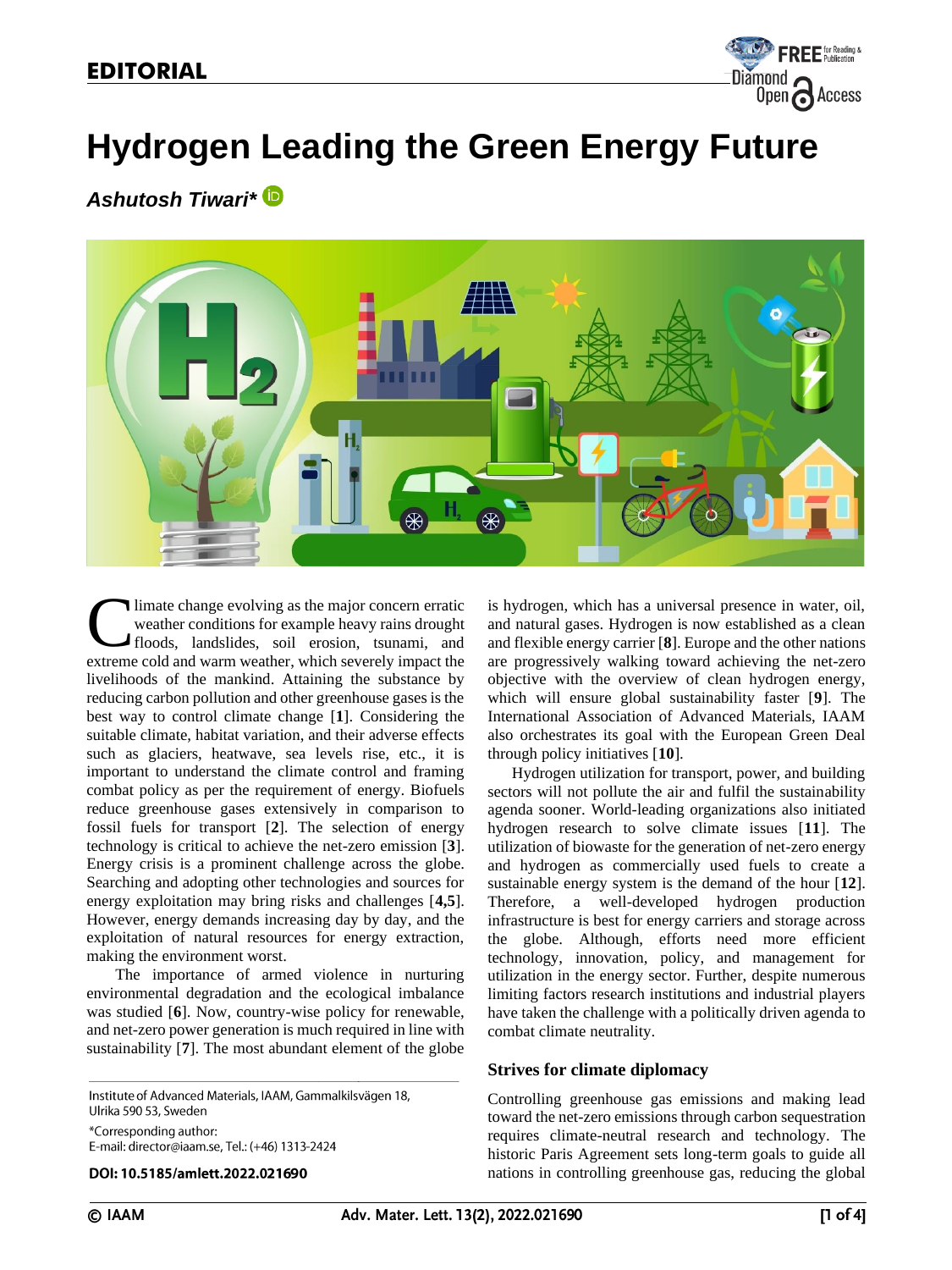# Advanced **Materials Letters** https://aml.iaamonline.org



temperature, and review regularly countries' commitments [13]. The COP26 conference to the United Nations Framework Convention on Climate Change (UNFCCC), Glasgow, Scotland, focused on climate diplomacy since the 2015 Paris Agreement [**14**]. This carbon neutrality event, address international standard on carbon neutrality through certified emission reductions. COP26 priorities focused on alternative energy sources having low-emission, solar energy, and hydrotreated vegetable oil (HVO) in generators, etc. The India-Nordic Summit 2022 discussed multilateral cooperation, more specifically towards green transitions, climate change, SDGs, innovation, digitalization, and green growth. Prime Ministers of India, Denmark, Iceland, Norway, Sweden, and Finland were participated in the summit to discuss the green innovation and digital initiatives as key to prosperity and sustainable development [**15,16**].

#### *Drastic climate impacts*

Controlling the climate change becoming more difficult day by days. Reducing greenhouse gas emissions require extensive efforts to drastically reduce energy prices and zero dependency on fossil fuels. Making suitable action plan with private and government sector around the globe is timely requirement [**17**]. Worsening climate and surging fossil fuels demands strong action on the development of sustainable energy system.

Enhancement of the climate neutrality through fossil fuels control is helpful to reduce global pollution burden [**18**]. The time has come to invent new technology to sustenance expansion and advancement [**19]**. Energy generation through the fossil fuels including coal and oil should be transformed with relatively low-carbon power system and move towards the green and clean electricity model. Such kind of policy and technology transformation make drastic impact of climate neutrality objective.

#### *Research and standards goals*

Controlling climate change becomes more difficult day by day. Making suitable action plans with private and government sectors around the globe in a timely requirement. Worsening climate and surging fossil fuel demands require strong action on the development of a sustainable energy system.

 Enhancement of climate neutrality through fossil fuel control is helpful to reduce the global pollution burden. The time has come to invent new technology to sustain expansion and advancement [**19]**. Energy generation through fossil fuels including coal and oil should be transformed into a relatively low carbon power system and move towards the green and clean electricity model. Such kind of policy and technology transformation make a drastic impact on climate neutrality objectives.

## *Consolidated green policy and political outreach*

Study shows emissions control through policies as the transport sector accounts for 25% of anthropogenic

emissions, with 72% of those in road transport [**20**]. Mitigation policies for climate control action can move forward, with the coal and oil replacement via the hydro, nuclear and hydrogen power, which offer clean energy possibilities.

## **Accelerating green hydrogen revolution**

Using molecular hydrogen by either traditional internal combustion engines, or by fuel cell devices as an efficient technology to utilize electricity and energy carrier [**21**]. Its high time to utilize diverse technologies which can accelerate the green hydrogen revolution effectively [**22**]. Technological integration accelerates the process and enables the optimization, and automation of green hydrogen transition systems efficiently. Using artificial intelligence (AI), the internet of things (IoT), and data analytics established defined management to green hydrogen.

## *Hydrogen sensors and industrial pace*

Energy sustainability depends on hydrogen economy which covers all emerging technological development, industrial manufacturing, easy transportation, storage, control, and management. The development of a regulated hydrogen energy field requires sensors to support the described process and management. There are an enormous number of sensors reported in the literature for hydrogen recognition based on operating principles [**23**]. One of the biggest burdens of environmental pollution is transportation. Hydrogen-powered fuel cell electric vehicles can be a potential driver of sustainable energy solutions. Therefore, the protection of linking the purchaser demands with solutions will bring more competition in the hydrogen-energy market and pace to evaluation of the related technology and products.

## *Knowledge sharing and transfer for neutrality*

Hydrogen-energy adaptive knowledge must be shared and transferred to make the faster development of this sector. Cultural patterns of seasonal activities and their societal relationship sustain transdisciplinary understanding [**24**]. Information for climate adaptation, usability, and criteria based on real-time regional prerequisites, requires a yearly active action plan with a defined roadmap for a "good climate" target [**25**].

## **Inclusive neutrality attainment**

The motive of scientific transformation for climate neutrality should address business, investment, technology development, skilled workforce, and government support. Global requirement needs to lower the risks, through the development of a sustainable energy system. Especially directional motive and pace attain by the policy and guidelines have effective ability to transform the whole scenario for energy sustainability. However, the adaptation and implementation of such a program and system required strong political desire. Hydrogen evolution can play an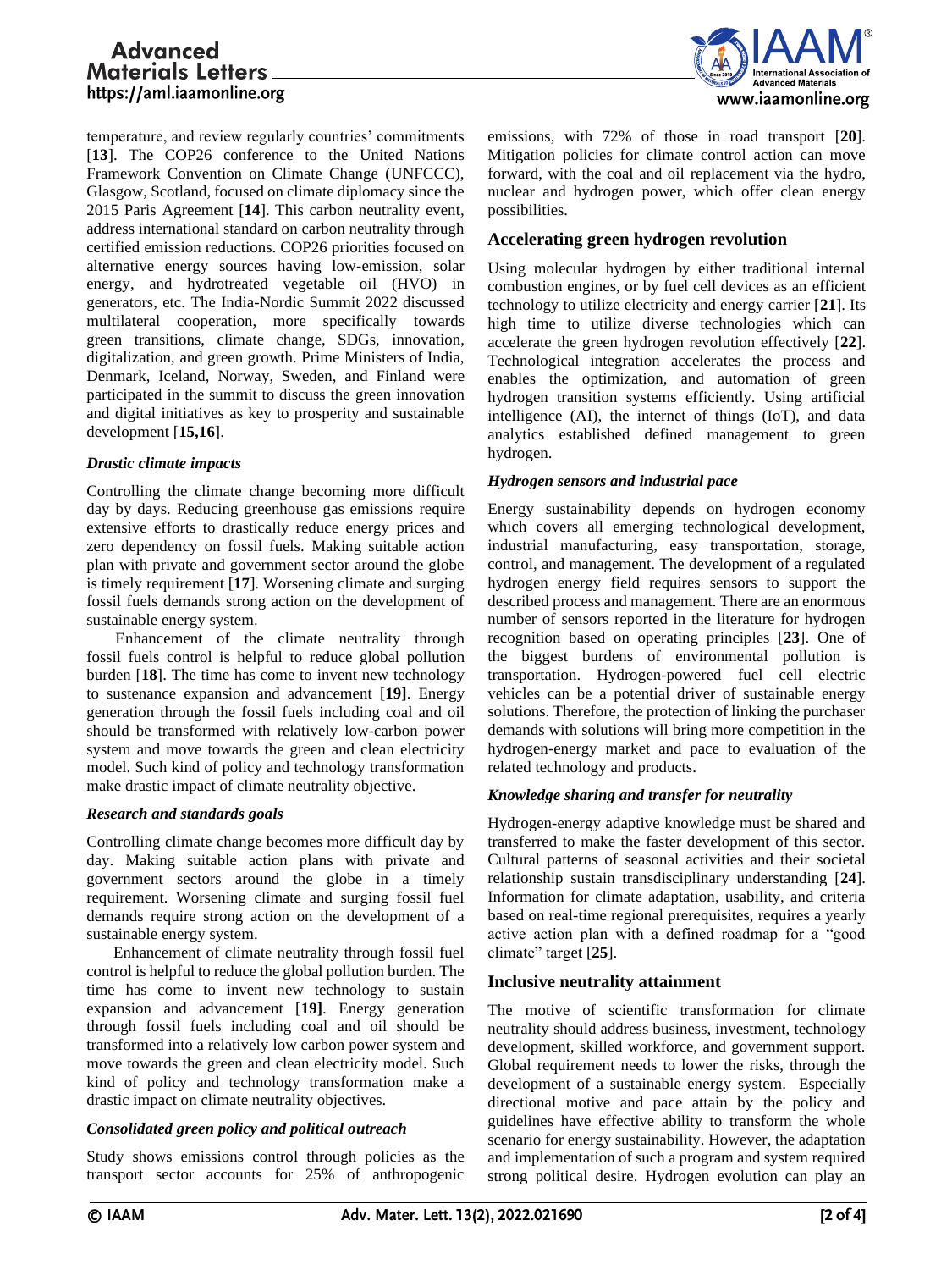# **Advanced Materials Letters** https://aml.iaamonline.org



important role in nature conservation and energy solutions. Sustainability in energy attain in an interconnected biosphere through innovation and digital transformation easily. Overall, the strategy foresees focused on localized production of hydrogen by refuelling stations for transportation, homes, and cities will impact our life as it develops into a new energy source. Electrochemical techniques are being used on a more sustainable way [**26, 27**] and have been applied for hydrogen evolution too for the electrochemical energy model. To this end, the conception of a clean energy model through the exchange of acquaintance and innovation across world-leading organizations is the only option for the people.

## **Hydrogen rainbow and its future**

To achieve the overall energy requirement, the energy industry is seeing at each prospective technology. Everyone is working to introduce the hydrogen into the nation's energy resource. Nowadays, thousands of vehicles and devices across the globe are fuelled by hydrogen fuel cells. Everyone is focusing on diminishing carbon emissions and driving in the direction of a greener, sustainable future. The hydrogen manufacture process provides various kind of hydrogen having a multi-coloured signature, although there is no universal specifying principle. Sometimes, they also referred as the Hydrogen Rainbow [**28**].

In the rainbow, grey, blue, pink, and green hydrogen is most common. The grey hydrogen is generated from the methane through the steam methane reformation process. It is considered as the most popular form of hydrogen production. On the other side, blue hydrogen depends on the traditional method of steam methane reforming, but here the carbon dioxide generated as a by-product is trapped and isolated. It is known as the resource of clean hydrogen with a low carbon content. Pink hydrogen valves into nuclear energy to power the electrolysis essential to create it. The high temperatures of the nuclear reactors provide an additional benefit — the extreme heat produces steam that can be used for electrolysis or fossil gas-based steam methane reforming in other forms of hydrogen production.

Green hydrogen is considered to manufacture with zero toxic greenhouse gas discharges. It is produced utilizing renewable energy resources like electrolysis that produces hydrogen and oxygen with zero carbon dioxide emission. Among the hydrogen rainbow, green hydrogen is most popular and applying extensively. Recently, the European Union revealed its latest Hydrogen Strategy, which demands for the faster implementation of green hydrogen to attain the European Union's net-zero emissions objective by 2050. The policy also suggests installing around 6 gigawatts of hydrogen electrolyzes on various part of the Continent by 2024 [**29**]. Blue hydrogen assumed to have lot more probability but with its larger greenhouse gas footprint than the burning natural gas or coal and burning diesel limits its application [**30**]. Due to low cost than green hydrogen, blue hydrogen may be adapted in future with modification but with its less green approach, it will be time taking.

#### **References**

- 1. Tollefson, J.; IPCC says limiting global warming to 1.5 °C will require drastic action. *Nature,* **2018**, *562,* 172-173.
- 2. Jeswani, H.K.; Chilvers, A.; Azapagic, A.; Environmental sustainability of biofuels: a review. *Proc Math Phys Eng Sci.* **2020**, *476(2243),* 20200351. doi:10.1098/rspa.2020.0351
- 3. Gohlke, J.M.; Hrynkow, S.H.; Portier, C.J.; Health, economy, and environment: sustainable energy choices for a nation. *Environ Health Perspect.,* **2008**, *116(6),* A236-A237. doi: 10.1289/ehp.11602
- 4. Kyne, D.; Bolin, B.; Emerging Environmental Justice Issues in Nuclear Power and Radioactive Contamination. *Int J. Environ Res Public Health,* **2016**, *13(7),* 700. Published 2016 Jul 12. doi:10.3390/ijerph13070700.
- 5. Giovanna, P.; et al., Marine Energy Exploitation in the Mediterranean Region: Steps Forward and Challenges. *Frontiers in Energy Research*, **2018**, 6. DOI=10.3389/fenrg.2018.00109.
- 6. Downey, L.; Bonds, E.; Clark, K.; Natural Resource Extraction, Armed Violence, and Environmental Degradation. *Organ Environ.,* **2010**, *23(4),* 417-445. doi:10.1177/1086026610385903
- 7. Tiwari, A.; Transforming Energy Technologies for Climate Neutrality Goals. *Advanced Materials Letters,* **2021**, 12(9). doi: 10.5185/amlett.2021.091658
- 8. "Hydrogen as a clean and flexible energy carrier", viewed 09 May **2022**, <https://www.energy.gov/eere/articles/hydrogen-cleanflexible-energy-carrier>
- 9. Tiwari, A.; The Emerging Global Trends in Hydrogen Energy Research for Achieving the Net Zero Goals. *Advanced Materials Letters*, **2021**, *12(10),* 1-5. doi: 10.5185/aml.2021.15697.
- 10. Tiwari, A.; Advancing Materials towards Climate Neutrality by 2050. *Advanced Materials Letters,* **2021**, *12(8),* 1-3. doi: 10.5185/amlett.2021.081650
- 11. "Stanford University climate solution. Mark Golden", viewed 09 May 2022, < https://energy.stanford.edu/news/stanford-universitylaunches-research-initiative-hydrogen-climate-solution>
- 12. Nahak, B.K.; Preetam, S.; et al., Advancements in net-zero pertinency of lignocellulosic biomass for climate neutral energy production. *Renewable and Sustainable Energy Reviews,* **2022**, *161,* 112393[. https://doi.org/10.1016/j.rser.2022.112393.](https://doi.org/10.1016/j.rser.2022.112393)
- 13. "UN, The Paris Agreement", viewed 09 May 2022, < [https://www.un.org/en/climatechange/paris-agreement>](https://www.un.org/en/climatechange/paris-agreement)
- 14. Harris, P.G.; COP26: The eternally weak pulse of climate diplomacy, and what needs to change. *PLOS Clim,* **2022**, *1(3),* e0000019.

https://doi.org/10.1371/journal.pclm.0000019

- 15. "Joint Press Statement. Govt. of India", viewed 09 May 2022, < <https://www.mea.gov.in/bilateral-documents.htm?dtl/29828/> Joint\_Press\_Statement\_from\_the\_Summit\_between\_India\_and\_the \_Nordic\_Countries>
- 16. "Press Statement. Defence and Intelligence Norway. Joint Statement India-Nordic Summit 4 May 2022", viewed 09 May 2022, < [https://www.etterretningen.no/2022/05/04/joint-statement-india](https://www.etterretningen.no/2022/05/04/joint-statement-india-nordic-summit-4-may-2022/)[nordic-summit-4-may-2022/>](https://www.etterretningen.no/2022/05/04/joint-statement-india-nordic-summit-4-may-2022/)
- 17. Making action the norm. *Nat. Clim. Chang.,* **2022**, *12,* 1. https://doi.org/10.1038/s41558-021-01274-5
- Erickson, P.; Lazarus, M.; & Piggot, G.; Limiting fossil fuel production as the next big step in climate policy. *Nature Clim Change,* **2018**, *8,* 1037-1043. https://doi.org/10.1038/s41558-018- 0337-0
- 19. Powering ahead. *Nat. Clim. Chang.,* **2021**, *11,* 795. https://doi.org/10.1038/s41558-021-01185-5
- 20. Fuelling transport. *Nat. Clim. Chang., 2020, 10,* 793. https://doi.org/10.1038/s41558-020-00912-8
- 21. "Hydrogen and fuel cell technologies office", viewed 09 May 2022, < https://www.energy.gov/eere/fuelcells/hydrogen-and-fuel-celltechnology-basics>